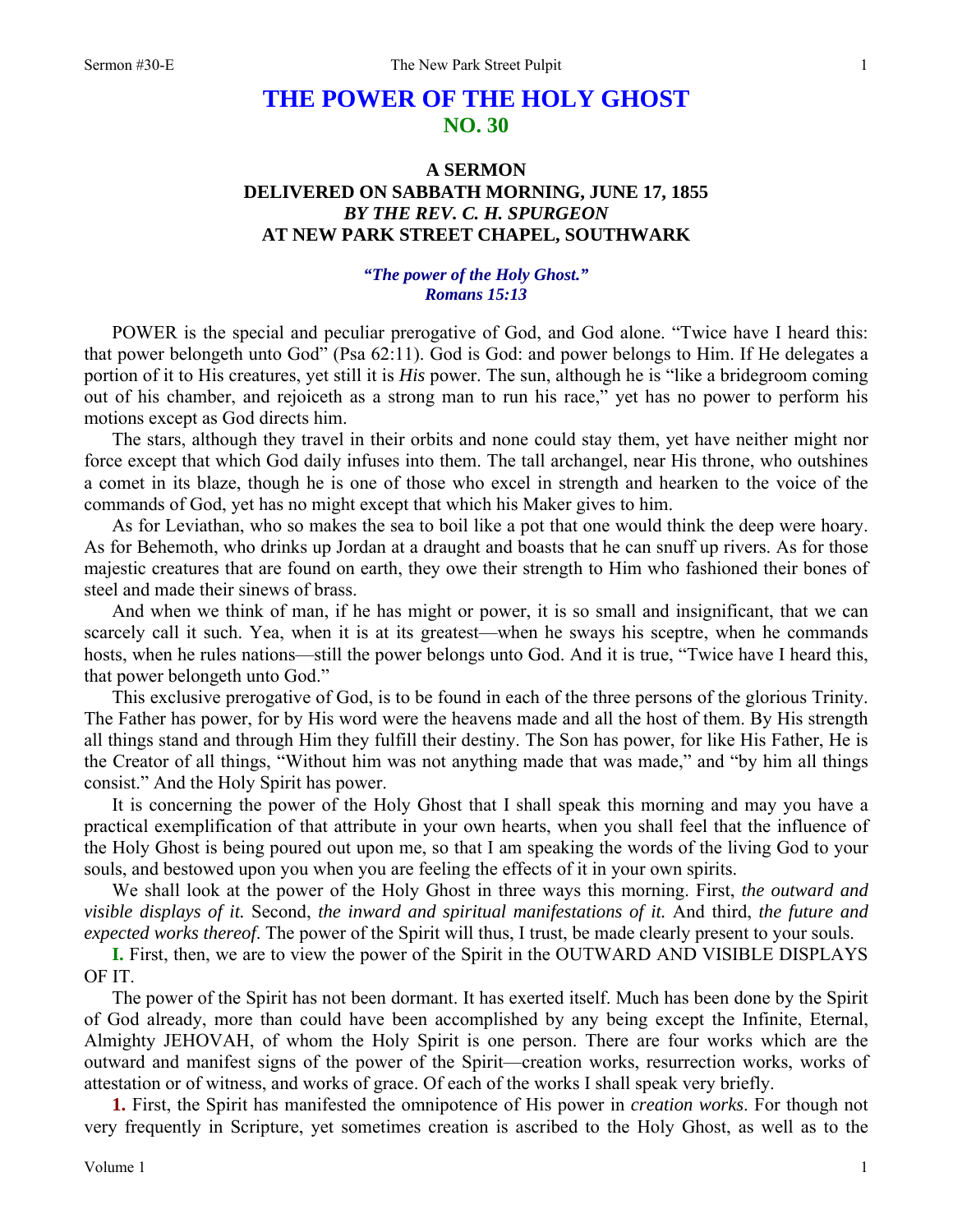Father and the Son. The creation of the heavens above us is said to be the work of God's Spirit. This you will see at once by referring to the sacred Scriptures, Job 26:13, "By his Spirit he hath garnished the heavens; his hand hath formed the crooked serpent."

All the stars of heaven are said to have been placed aloft by the Spirit and one particular constellation called the "crooked serpent" is specially pointed out as His handiwork. He looses the bands of Orion. He binds the sweet influences of the Pleiades and guides Acturus with his sons. He made all those stars that shine in heaven. The heavens were garnished by His hands and He formed the crooked serpent by His might.

So also in those continued acts of creation which are still performed in the world, as the bringing forth of man and animals, their birth and generation. These are ascribed also to the Holy Ghost. If you look at the 104th Psalm, at the twenty-ninth verse, you will read, "Thou hidest thy face, they are troubled: thou takest away their breath, they die and return to their dust. Thou sendest forth thy Spirit, they are created: and thou renewest the face of the earth."

So that the creation of every man is the work of the Spirit, and the creation of all life and all fleshexistence in this world is as much to be ascribed to the power of the Spirit as the first garnishing of the heavens, or the fashioning of the crooked serpent. But if you will look in the first chapter of Genesis, you will there see more particularly set forth that peculiar operation of power upon the universe which was put forth by the Holy Spirit. You will then discover what was His special work.

In the second verse of the first chapter of Genesis, we read, "And the earth was without form, and void; and darkness was upon the face of the deep. And the Spirit of God moved upon the face of the waters." We know not how remote the period of the creation of this globe may be—certainly many millions of years before the time of Adam. Our planet has passed through various stages of existence and different kinds of creatures have lived on its surface, all of which have been fashioned by God.

But before that era came, wherein man should be its principal tenant and monarch, the Creator gave up the world to confusion. He allowed the inward fires to burst up from beneath and melt all the solid matter, so that all kinds of substances were commingled in one vast mass of disorder. The only name you could give to the world then was that it was a chaotic mass of matter. What it should be, you could not guess or define. It was entirely without form, and void, and darkness was upon the face of the deep.

The Spirit came, and stretching His broad wings, bade the darkness disperse, and as He moved over it, all the different portions of matter came into their places, and it was no longer "without form and void," but became round like its sister planets and moved, singing the high praises of God—not discordantly as it had done before, but as one great note in the vast scale of creation.

Milton very beautifully describes this work of the Spirit in thus bringing order out confusion, when the King of Glory, in His powerful Word and Spirit, came to create new worlds—

> *"On heavenly ground they stood; and from the shore They view'd the vast immeasurable abyss Outrageous as a sea, dark, wasteful, wild, Up from the bottom turn'd by furious winds And surging waves, as mountains, to assault heaven's height, and with the centre mix the pole.*

*"Silence ye troubled waves, and thou deep, peace,' Said then the Omnific Word; your discord end. Then on the watery calm His brooding wings the Spirit of God outspread And vital virtue infused, and vital warmth Throughout the fluid mass."*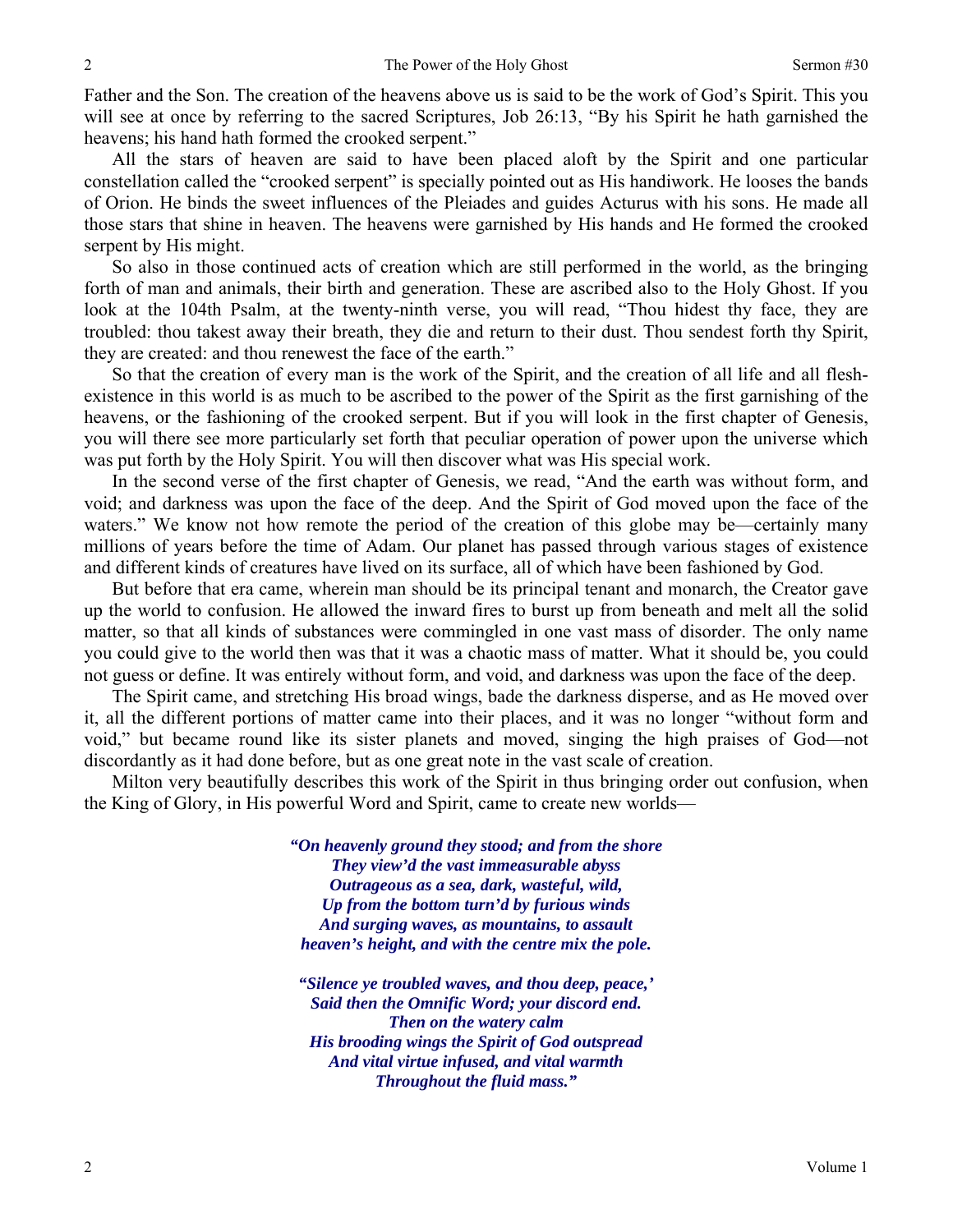This you see then is the power of the Spirit. Could we have seen that earth all in confusion, we should have said, "Who can make a world out of this?" The answer would have been, "The power of the Spirit can do it. By the simple spreading of His dove-like wings He can make all the things come together. Upon that there shall be order where there was nothing but confusion."

Nor is this all the power of the Spirit. We have seen some of His works in creation. But there was one particular instance of creation in which the Holy Spirit was more especially concerned, viz., the formation of the body of our Lord Jesus Christ.

Though our Lord Jesus Christ was born of a woman and made in the likeness of sinful flesh, yet the power that begat Him was entirely in God the Holy Spirit—as the Scriptures express it, "The power of the Highest shall overshadow thee." He was begotten as the Apostles' Creed says, of the Holy Ghost. "That holy thing which is born of thee shall be called the Son of the Highest."

The corporeal frame of the Lord Jesus Christ was a masterpiece of the Holy Spirit. I suppose His body to have excelled all others in beauty, to have been like that of the first man, the very pattern of what the body is to be in heaven, when it shall shine forth in all its glory. That fabric, in all its beauty and perfection, was modeled by the Spirit. In His book were all the members written when as yet there were none of them. He fashioned and formed Him, and here again we have another instance of the creative energy of the Spirit.

**2.** A second manifestation of the Holy Spirit's power is to be found in the *resurrection of the Lord Jesus Christ*. If you have ever studied this subject, you have perhaps been rather perplexed to find that sometimes the resurrection of Christ is ascribed to Himself. By His own power and Godhead He could not be held by the bond of death, but as He willingly gave up His life, He had power to take it again. In another portion of Scripture, you find it ascribed to God the Father, "He raised him up from the dead." "Him hath God the Father exalted." And many other passages of similar import.

But again, it is said in Scripture that Jesus Christ was raised by the Holy Spirit. Now all these things were true. He was raised by the Father, because the Father said, "Loose the prisoner—let Him go. Justice is satisfied. My law requires no more satisfaction—vengeance has had its due—let Him go." Here He gave an official message which delivered Jesus from the grave. He was raised by His own majesty and power because He had a right to come out, and He felt He had, and therefore "burst the bonds of death. He could be no longer holden of them."

But He was raised by the Spirit as to that energy which His mortal frame received, by the which it rose again from the grave after having lain there for three days and nights. If you want proofs of this you must open your Bibles again, 1 Peter 3:18, "For Christ also hath once suffered for sins, the just for the unjust, that he might bring us to God, being put to death in the flesh but quickened by the Spirit."

And a further proof you may find in Romans, 8:11—(I love sometimes to be textual, for I believe the great fault of Christians is that they do not search the Scriptures enough, and I will make them search them when they are here if they do not do so anywhere else)—"But if the Spirit of him that raised up Jesus from the dead dwell in you, he that raised up Christ from the dead shall also quicken your mortal bodies by his Spirit that dwelleth in you."

The resurrection of Christ, then, was effected by the agency of the Spirit, and here we have a noble illustration of His omnipotence. Could you have stepped, as angels did, into the grave of Jesus and seen His sleeping body, you would have found it cold as any other corpse. Lift up the hand, it falls by the side. Look at the eye—it is glazed. And there is a death-thrust which must have annihilated life.

See His hands. The blood distils not from them. They are cold and motionless. Can that body live? Can it start up? Yes, and be an illustration of the might of the Spirit. For when the power of the Spirit came on Him, as it was when it fell upon the dry bones of the valley, "He arose in the majesty of His divinity, and bright and shining, astonished the watchmen so that they fled away. Yea, He arose no more to die, but to live forever, King of kings and Prince of the kings of the earth."

**3.** The third of the works of the Holy Spirit, which have so wonderfully demonstrated His power, are *attestation works*. I mean by this—works of witnessing. When Jesus Christ went into the stream of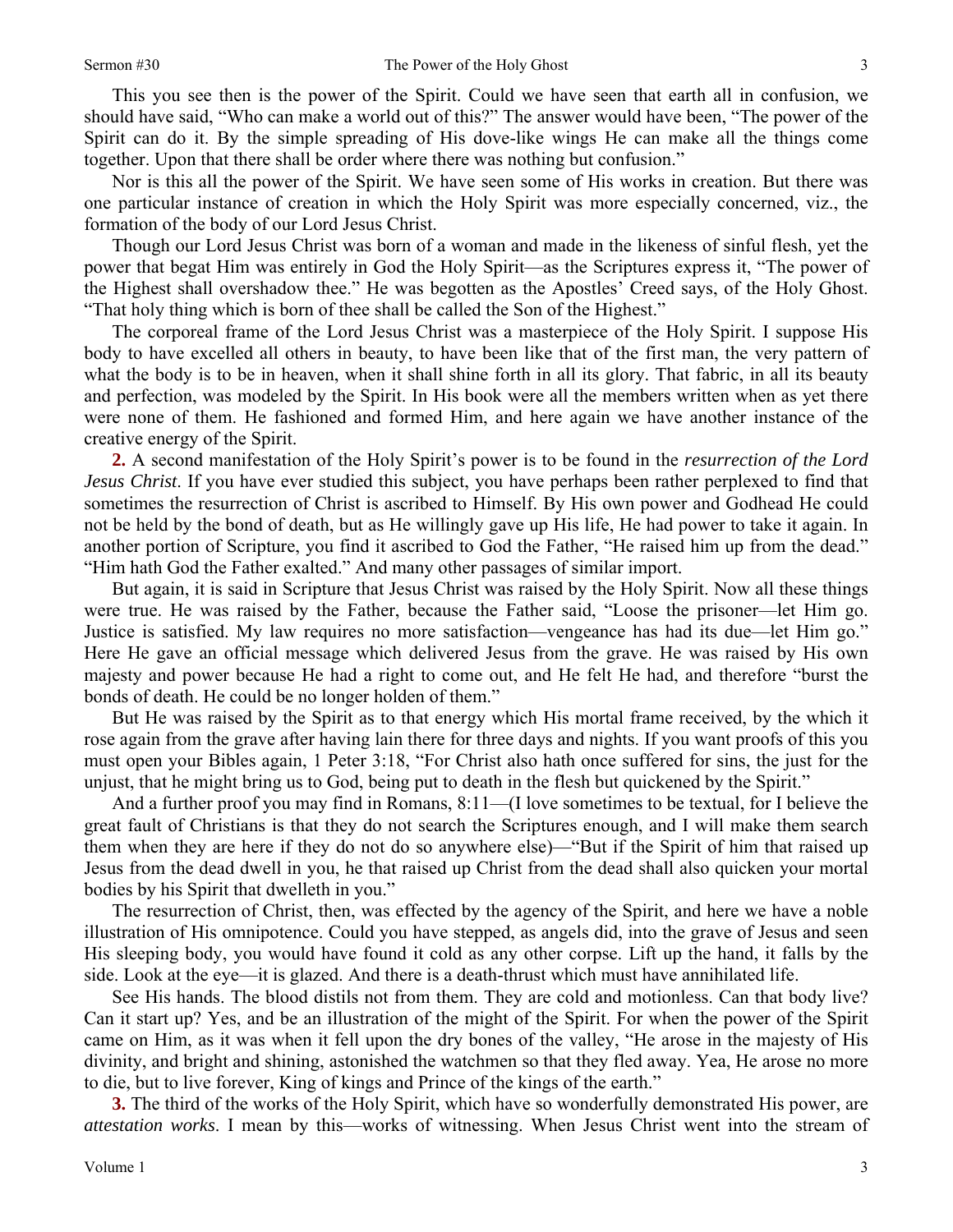baptism in the river Jordan, the Holy Spirit descended upon Him like a dove and proclaimed Him God's beloved Son. That is what I style an attestation work. And when afterwards Jesus Christ raised the dead, when He healed the leper, when He spoke to diseases and they fled, when demons rushed in thousands from those who were possessed of them, it was done by the power of the Spirit. The Spirit dwelt in Jesus without measure and by that power all those miracles were worked. These were attestation works.

And when Jesus Christ was gone, you will remember that master attestation of the Spirit when He came like a rushing mighty wind upon the assembled apostles, and cloven tongues sat upon them. And you will remember how He attested their ministry by giving them to speak with tongues as He gave them utterance. And how, also, miraculous deeds were wrought by them, how they taught, how Peter raised Dorcas, how he breathed life into Eutychus, how great deeds were wrought by the apostles as well as their Master—so that "mighty signs and wonders were done by the Holy Ghost and many believed thereby."

Who will doubt the power of the Holy Spirit after that? Ah! those Socinians who deny the existence of the Holy Ghost and His absolute personality, what will they do when we get them on creation, resurrection, and attestation? They must rush in the very teeth of Scripture. But mark! it is a stone upon which if any man fall he shall be bruised, but if it fall upon him, as it will do if he resists it, it shall grind him to powder. The Holy Spirit has power omnipotent, even the power of God.

**4.** Once more, if we want another outward and visible sign of the power of the Spirit, we may look at the *works of grace*. Behold a city where a soothsayer has the power—who has given out himself to be some great one. A Philip enters it and preaches the Word of God, straightway a Simon Magus loses his power and himself seeks for the power of the Spirit to be given to him, fancying it might be purchased with money.

See, in modern times, a country where the inhabitants live in miserable wigwams, feeding on reptiles and the meanest creatures. Observe them bowing down before their idols and worshipping their false gods, and so plunged in superstition, so degraded and debased, that it became a question whether they had souls or not.

Behold a Moffat with the Word of God in his hand. Hear him preach as the Spirit gives him utterance and accompanies that Word with power. They cast aside their idols—they hate and abhor their former lusts. They build houses wherein they dwell. They become clothed and in their right mind. They break the bow and cut the spear in sunder. The uncivilized become civilized. The savage becomes polite. He who knew nothing begins to read the Scriptures. Thus out of the mouths of Khoikhoi, God attests the power of His mighty Spirit.

Take a household in this city—and we could guide you to many such—the father is a drunkard. He has been the most desperate of characters. See him in his madness and you might just as well meet an unchained tiger as meet such a man. He seems as if he could rend a man to pieces who should offend him. Mark his wife. She, too, has a spirit in her and when he treats her ill she can resist him. Many broils have been seen in that house and often has the neighborhood been disturbed by the noise created there. As for the poor little children—see them in their rags and nakedness, poor untaught things.

Untaught, did I say? They are taught and well-taught in the devil's school and are growing up to be the heirs of damnation. But someone whom God has blessed by His Spirit is guided to the house. He may be but a humble city missionary perhaps, but he speaks to such a one. O, says he, come and listen to the voice of God.

Whether it is by his own agency, or a minister's preaching, the Word, which is quick and powerful, cuts to the sinner's heart. The tears run down his cheeks—such as had never been seen before. He shakes and quivers. The strong man bows down—the mighty man trembles—and those knees that never shook begin to knock together. That heart which never quailed before, now begins to shake before the power of the Spirit.

He sits down on a humble bench by the penitent. He lets his knees bend, while his lips utter a child's prayer, but whilst a child's prayer, a prayer of a child of God. He becomes a changed character. Mark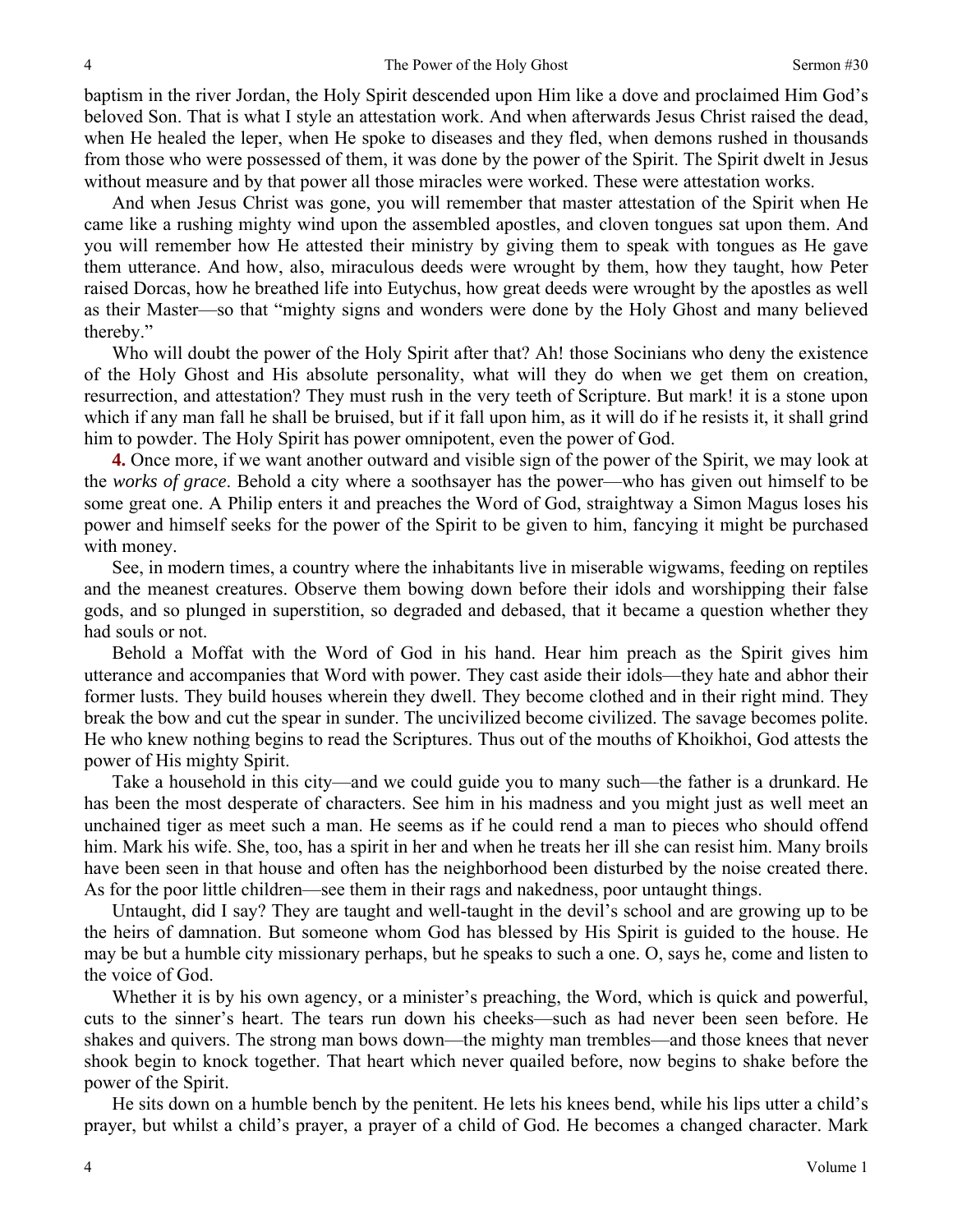the reformation in his house! That wife of his becomes the decent matron. Those children are the credit of the house and in due time, they grow up like olive branches round his table, adorning his house like polished stones.

Pass by the house—no noise or broils, but songs of Zion. See him—no drunken revelry. He has drained his last cup, and now forswearing it, he comes to God and is His servant. Now, you will not hear at midnight the bacchanalian shout, but should there be a noise, it will be the sound of the solemn hymn of praise to God. And now, is there not such a thing as the power of the Spirit? Yes! And these must have witnessed it and seen it.

I know a village, once perhaps the most profane in England—a village inundated by drunkenness and debauchery of the worst kind, where it was impossible almost for an honest traveler to stop in the public house without being annoyed by blasphemy. A place noted for incendiaries and robbers. One man, the ringleader of all, listened to the voice of God. That man's heart was broken. The whole gang came to hear the Gospel preached, and they sat and seemed to reverence the preacher, as if he were a God and not a man. These men became changed and reformed, and everyone who knows the place affirms that such a change had never been wrought but by the power of the Holy Ghost.

Let the Gospel be preached and the Spirit poured out, and you will see that it has such power to change the conscience, to ameliorate the conduct, to raise the debased, to chastise and to curb the wickedness of the race, that you must glory in it. I say, there is nought like the power of the Spirit. Only let that come, and indeed, everything can be accomplished.

**II.** Now, for the second point, THE INWARD AND SPIRITUAL POWER OF THE HOLY SPIRIT.

What I have already spoken of may be seen. What I am about to speak of must be felt and no man will apprehend what I say with truth unless he has felt it. The other, even the infidel, must confess. The other, the greatest blasphemer cannot deny it he speaks the truth. But this is what the one will laugh at as enthusiasm and what the other will say is but the invention of our fevered fancies.

However, we have a more sure word of testimony than all that they may say. We have a witness within. We know it is the truth and we are not afraid to speak of the inward spiritual power of the Holy Ghost. Let us notice two or three things wherein the inward and spiritual power of the Holy Ghost is very greatly to be seen and extolled.

**1.** First, in that the Holy Ghost has *a power over men's hearts*. Now, men's hearts are very hard to affect. If you want to get at them for any worldly object you can do it. A cheating world can win man's heart, a little gold can win man's heart, a trump of fame and a little clamor of applause can win man's heart. But there is not a minister breathing that can win man's heart himself. He can win his ears and make them listen. He can win his eyes and fix those eyes upon him. He can win the attention, but the heart is very slippery.

Yes, the heart is a fish that troubles all Gospel fishermen to hold. You may sometimes pull it almost all out of the water, but slimy as an eel, it slips between your fingers and you have not captured it after all. Many a man has fancied that he has caught the heart but has been disappointed. It would need a strong hunter to overtake the hart on the mountains. It is too fleet for human foot to approach. The Spirit alone has power over man's heart.

Do you ever try your power on a heart? If any man thinks that a minister can convert the soul, I wish he would try. Let him go and be a Sabbath-school teacher. He shall take his class, he shall have the best books that can be obtained, he shall have the best rules, he shall draw his lines of circumvallation about his spiritual Sebastopol, he shall take the best boy in his class, and if he is not tired in a week I shall be very much mistaken.

Let him spend four or five Sabbaths in trying, but he will say, "The young fellow is incorrigible." Let him try another. And he will have to try another, and another, and another before he will manage to convert one. He will soon find, "It is not by might nor by power, but by my Spirit, saith the LORD."

Can a minister convert? Can he touch the heart? David said, "Your hearts are as fat as grease." Ay, that is quite true and we cannot get through so much grease at all. Our sword cannot get at the heart, it is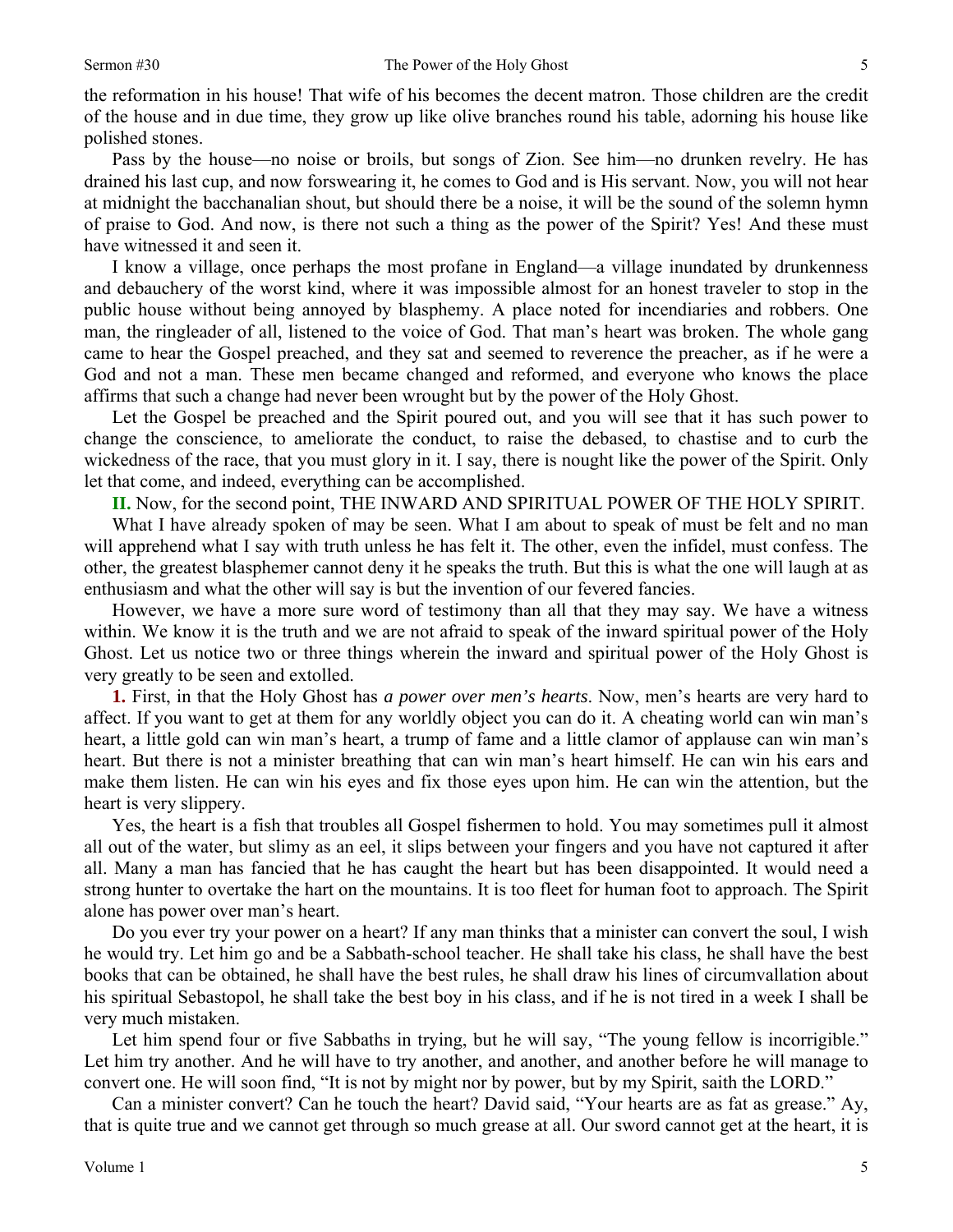encased in so much fatness. It is harder than a nether millstone. Many a good old Jerusalem blade has been blunted against the hard heart. Man, a piece of the true steel that God has put into the hands of His servants has had the edge turned by being set up against the sinner's heart.

We cannot reach the soul, but the Holy Spirit can. "My beloved can put in his hand by the hole in the door and my bowels will move for sin." He can give a sense of blood-bought pardon that shall dissolve a heart of stone. He can

## *"Speak with that voice which wakes the dead, And bids the sinner rise: And makes the guilty conscience dread The death that never dies."*

He can make Sinai's thunders audible. Yea, and He can make the sweet whisperings of Calvary enter into the soul. He has power over the heart of man. And here is a glorious proof of the omnipotence of the Spirit that He has rule over the heart.

**2.** But if there is one thing more stubborn than the heart, it is *the will*. "My lord Will-be-Will," as Bunyan calls him in his "Holy War," is a fellow who will not easily be bent. The will, especially in some men, is a very stubborn thing, and in all men, if the will is once stirred up to opposition, there is nothing can be done with them.

*Freewill* somebody believes in. *Freewill* many dream of. Freewill! Wherever is that to be found? Once there was free will in Paradise and a terrible mess free will made there, for it all spoiled all Paradise and turned Adam out of the garden. Free will was once in heaven, but it turned the glorious archangel out and a third part of the stars of heaven fell into the abyss.

I want nothing to do with free will, but I will try to see whether I have got a free will within. And I find I have. Very free will to evil, but very poor will to that which is good. Freewill enough when I sin, but when I would do good, evil is present with me, and how to do that which I would, I find not. Yet some boast of freewill. I wonder whether those who believe in it have any more power over persons' wills than I have. I know I have not any.

I find the old proverb very true, "One man can bring a horse to the water, but a hundred cannot make him drink." I find that I can bring you all to the water, and a great many more than can get into this chapel, but I cannot make you drink. And I don't think a hundred ministers could make you drink.

I have read old Rowland Hill, and Whitfield, and several others to see what they did, but I cannot discover a plan of turning your wills. I cannot coax you. And you will not yield by any manner of means. I do not think any man has power over his fellow creature's will, but the Spirit of God has. "I will make them willing in the day of my power."

He makes the unwilling sinner so willing that he is impetuous after the Gospel. He who was obstinate, now hurries to the cross. He who laughed at Jesus, now hangs on His mercy. And he who would not believe, is now made by the Holy Spirit to do it, not only willingly, but eagerly. He is happy, is glad to do it, rejoices in the sound of Jesus' name, and delights to run in the way of God's commandments. The Holy Spirit has power over the will.

**3.** And yet there is one thing more which I think is rather worse than the will. You will guess what I mean. The will is somewhat worse than the heart to bend, but there is one thing that excels the will in its naughtiness, and that is the *imagination*. I hope that my will is managed by divine grace. But I am afraid my imagination is not at times.

Those who have a fair share of imagination know what a difficult thing it is to control. You cannot restrain it. It will break the reins. You will never be able to manage it. The imagination will sometimes fly up to God with such a power that eagles' wings cannot match it. It sometimes has such might that it can almost see the King in His beauty and the land which is very far off.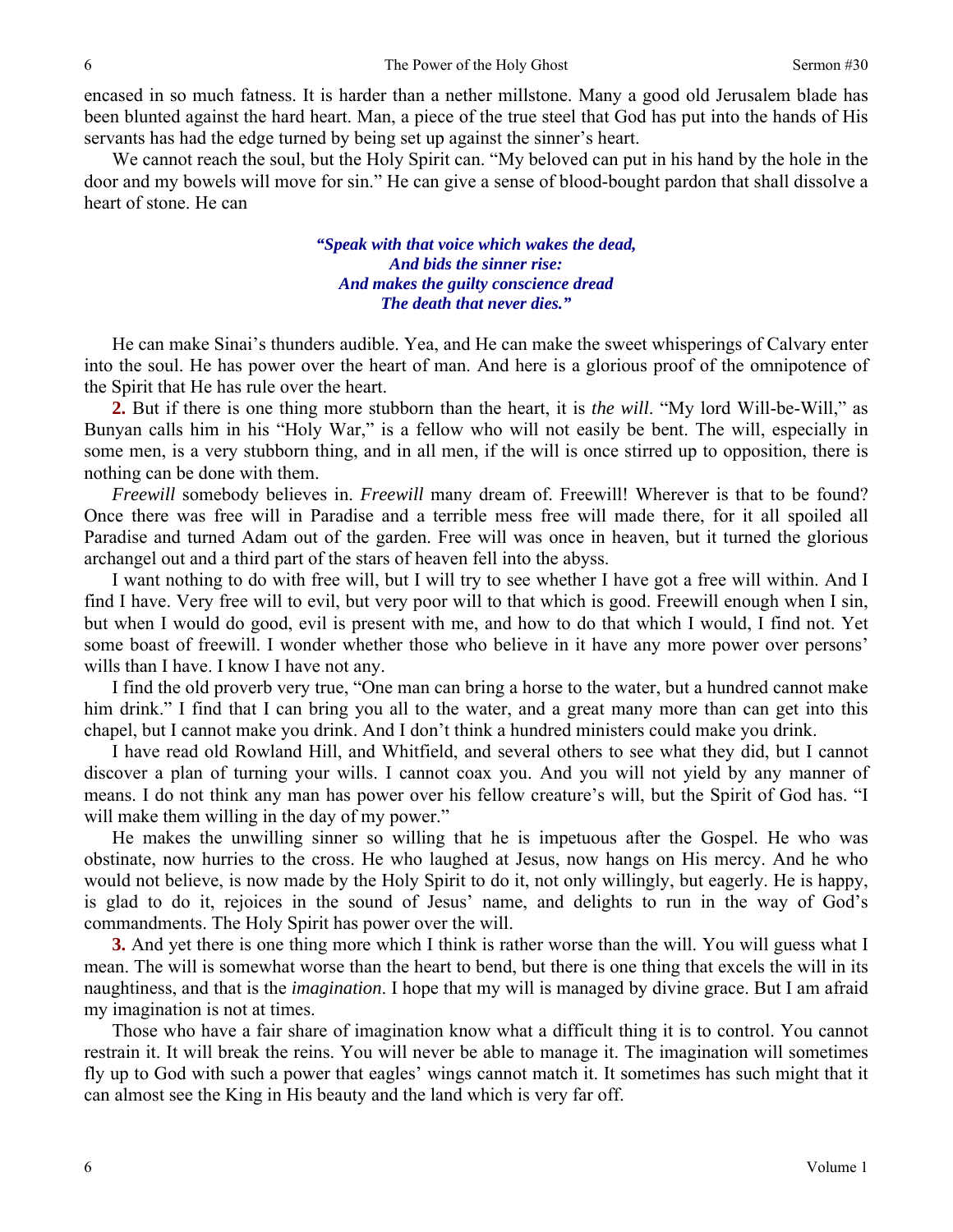With regard to myself, my imagination will sometimes take me over the gates of iron, across that infinite unknown, to the very gates of pearl, and discovers the blessed glorified. But if it is potent one way it is another, for my imagination has taken me down to the vilest kennels and sewers of earth. It has given me thoughts so dreadful, that while I could not avoid them, yet I was thoroughly horrified at them.

These thoughts will come and when I feel in the holiest frame, the most devoted to God, and the most earnest in prayer, it often happens that that is the very time when the plagues break out the worst. But I rejoice and think of one thing, that I can cry out when this imagination comes upon me. I know it is said in the book of Leviticus, when an act of evil was committed, if the maiden cried out against it, then her life was to be spared. So it is with the Christian. If he cries out, there is hope. Can you chain your imagination? No, but the power of the Holy Ghost can. Ah, it shall do it and it does do it at last. It does it even on earth.

**III.** But the last thing was, THE FUTURE AND DESIRED EFFECTS, for after all, though the Holy Spirit has done so much, He cannot say, "It is finished."

Jesus Christ could exclaim concerning His own labor, "It is finished." But the Holy Spirit cannot say that. He has more to do yet, and until the consummation of all things, when the Son Himself becomes subject to the Father, it shall not be said by the Holy Spirit, "It is finished." What, then, has the Holy Spirit to do?

**1.** First, he has to *perfect us in holiness*. There are two kinds of perfection which a Christian needs one is the perfection of justification in the person of Jesus, and the other is the perfection of sanctification worked in him by the Holy Spirit. At present, corruption still rests even in the breasts of the regenerate. At present, the heart is partially impure. At present, there are still lusts and evil imaginations. But, Oh! my soul rejoices to know that the day is coming when God shall finish the work which He has begun and He shall present my soul, not only perfect in Christ, but perfect in the Spirit, without spot or blemish, or any such thing.

And is it true that this poor depraved heart is to become as holy as that of God? And is it true that this poor spirit, which often cries, "O wretched man that I am, who shall deliver me from the body of this sin and death!" shall get rid of sin and death—I shall have no evil things to vex my ears and no unholy thoughts to disturb my peace? Oh! happy hour! may it be hastened!

Just before I die, sanctification will be finished. But not till that moment shall I ever claim perfection in myself. But at that moment when I depart, my spirit shall have its last baptism in the Holy Spirit's fire. It shall be put in the crucible for its last trying in the furnace, and then, free from all dross and fine like a wedge of pure gold, it shall be presented at the feet of God without the least degree of dross or mixture. O glorious hour! O blessed moment!

Methinks I long to die even if there were no heaven, if I might but have that last purification and come up from Jordan's stream most white from the washing. Oh! to be washed white, clean, pure, perfect! Not an angel more pure than I shall be—yea, not God Himself more holy! And I shall be able to say, in a double sense, "Great God, I am clean—through Jesus' blood I am clean, through the Spirit's work, I am clean too." Must we not extol the power of the Holy Ghost in thus making us fit to stand before our Father in heaven?

**2.** Another great work of the Holy Spirit which is not accomplished is *the bringing on of the latterday glory*. In a few more years—I know not when, I know not how—the Holy Spirit will be poured out in a far different style from the present. There are diversities of operations. And during the last few years it has been the case that the diversified operations have consisted in very little pouring out of the Spirit.

Ministers have gone on in dull routine, continually preaching—preaching—preaching and little good has been done. I do hope that perhaps a fresh era has dawned upon us and that there is a better pouring out of the Spirit even now. For the hour is coming, and it may be even now, when the Holy Ghost shall be poured out again in such a wonderful manner that many shall run to and fro, and knowledge shall be increased—the knowledge of the Lord shall cover the earth as the waters cover the surface of the great deep, when His kingdom shall come, and His will shall be done on earth even as it is in heaven.

7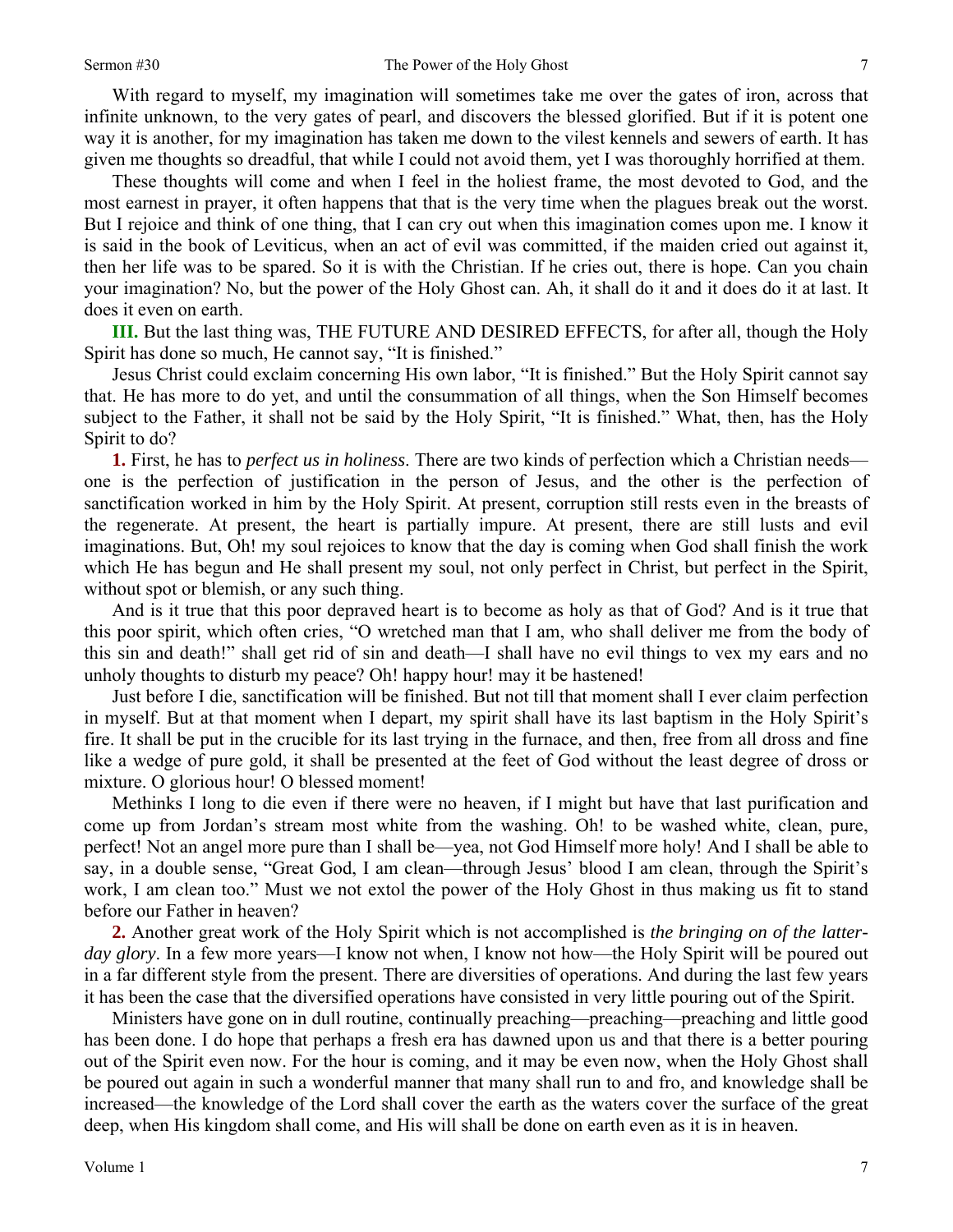We are not going to be dragging on forever like Pharaoh with the wheels off his chariot. My heart exults and my eyes flash with the thought that very likely I shall live to see the out-pouring of the Spirit when, "the sons and the daughters of God again shall prophecy, and the young men shall see visions and the old men shall dream dreams."

Perhaps there shall be no miraculous gifts—for they will not be required. But yet there shall be such a miraculous amount of holiness, such an extraordinary fervor of prayer, such a real communion with God, and so much vital religion, and such a spread of the doctrines of the cross, that everyone will see that verily the Spirit is poured out like water and the rains are descending from above. For that let us pray. Let us continually labor for it and seek it of God.

**3.** One more work of the Spirit which will especially manifest His power—*the general resurrection*. We have reason to believe from Scripture that the resurrection of the dead, whilst it will be effected by the voice of God and of His Word (the Son), shall also be brought about by the Spirit. That same power which raised Jesus Christ from the dead shall also quicken your mortal bodies.

The power of the resurrection is perhaps one of the finest proofs of the works of the Spirit. Ah! my friends, if this earth could but have its mantle torn away for a little while, if the green sod could be cut from it, and we could look about six feet deep into its bowels, what a world it would seem!

What should we see? Bones, carcasses, rottenness, worms, corruption. And you would say, "Can these dry bones live? Can they start up?" "Yes! in a moment! In the twinkling of an eye, at the last trump, the dead shall be raised." He speaks, they are alive! See them scattered, bone comes to his bone! See them naked, flesh comes upon them! See them still lifeless, "Come from the four winds, O breath, and breathe upon these slain!" When the wind of the Holy Spirit comes, they live and they stand upon their feet an exceeding great army.

I have thus attempted to speak of the power of the Spirit and I trust I have shown it to you. We must now have a moment or two for practical inference. The Spirit is very powerful, Christian! What do you infer from that fact? Why, that you never need distrust the power of God to carry you to heaven. O how that sweet verse was laid to my soul yesterday!

> *"His tried Almighty arm Is raised for your defense; Where is the power can reach you there? Or what can pluck you thence?"*

The power of the Holy Spirit is your bulwark and all His omnipotence defends you. Can your enemies overcome omnipotence? Then they can conquer you. Can they wrestle with Deity and hurl Him to the ground? Then they might conquer you. For the power of the Spirit is our power, the power of the Spirit is our might.

Once again, Christians, if this is the power of the Spirit, *why should you doubt anything*? There is your son. There is that wife of yours for whom you have supplicated so frequently, do not doubt the Spirit's power. "Though he tarry, wait for him." There is your husband O holy woman! And you have wrestled for his soul. And though he is ever so hardened and desperate a wretch, and treats you ill, there is power in the Spirit.

And O you who have come from barren churches with scarcely a leaf upon the tree. Do not doubt the power of the Spirit to raise you up. For it shall be a "pasture for flocks, a den of wild asses," open, but deserted, until the Spirit is poured out from on high. And then the parched ground shall be made a pool, and the thirsty land springs of water, and in the habitations of dragons, where each lay shall be grass with reeds and rushes.

And O you members of Park Street! You who remember what your God has done for you especially, never distrust the power of the Spirit. You have seen the wilderness blossom like Carmel, you have seen the desert blossom like the rose. Trust Him for the future. Then go out and labor with this conviction,